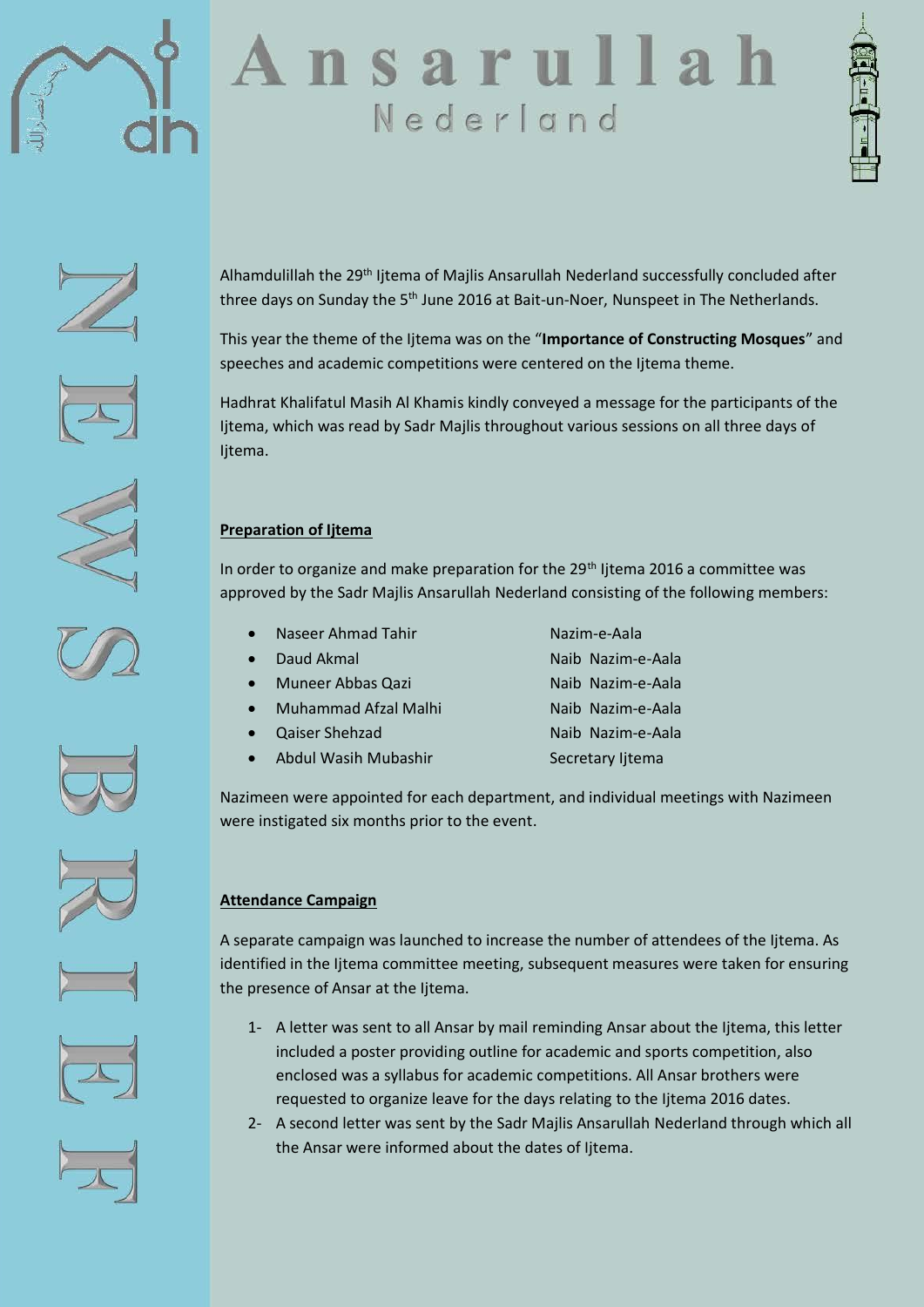



















- 3- A poster was designed and exhibited in the mosques specifying the activities of Ijtema.
- 4- All Zuama participated in this campaign by independently meeting Ansar brothers in their respective Majlis and where individual meeting was not possible then phone calls were made. All Ansar brothers were also contacted under the Ijtema organizing committee by the Nazim Attendance.
- 5- Sadr Sahib visited several local Majalis before Ijtema and bring to attention all those present about the significance of Ijtema and its attendance.

## **Waqar-e-Amal**

As planned, an intensive Waqar-e-Amal was held on Thursday  $2^{nd}$  June at Bait – un – Noer. All of the Ijtema areas were prepared including the Ijtema Gah, dining hall, exhibition, stage, audio video arrangements, and the accommodation areas.



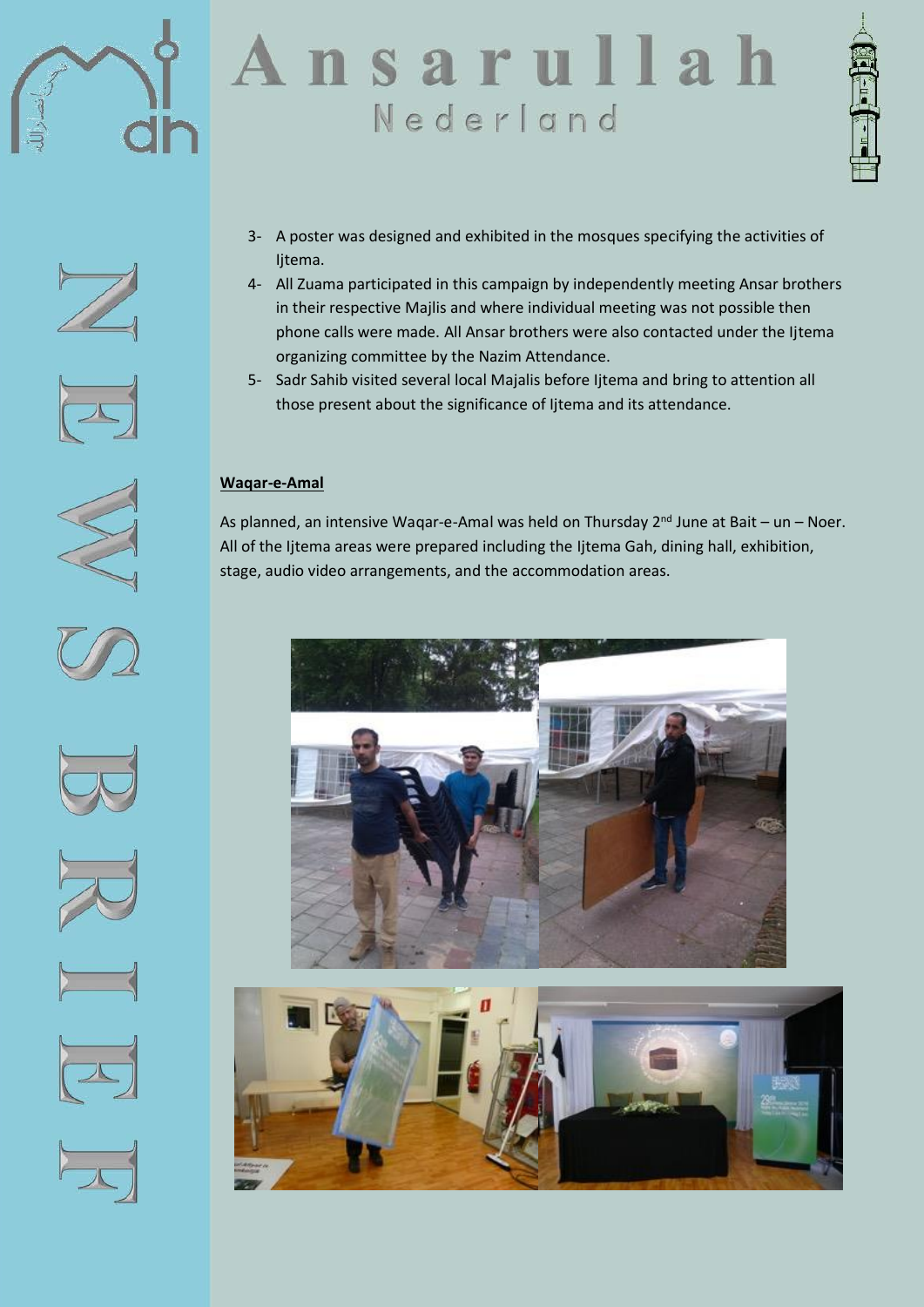



## **First Day (Friday 3rd June 2016)**

- $\triangleright$  Registration started at 1100 hours on the first day of litema.
- $\triangleright$  At 1130 Sadr Sahib Majlis Ansarullah Nederland reviewed the various areas and departments of the Ijtema, during his visit he discussed with the Nazimeen and provided advice.
- 1230 Break for lunch and for preparation of Friday Prayers.
- 1330 Friday Prayers were performed followed by the Live Friday Sermon delivered by Hadhrat Khalifatul Masih V at Baitul Futuh London, UK.
- 1540 Flag hosting ceremony was staged and Amir Sahib Jamaat Ahmadiyya Nederland Hosted the Flag of Nederland, and Sadr Sahib Majlis Ansarullah Nederland hosted the Flag of Majlis Ansarullah. Missionary In charge Nederland, Missionary Naeem Ahmad Warraich Sahib led the Ansar in Silent Prayers.

## **Exhibition**

Keeping in view the theme of the 29th Annual Ijtema an exhibition was also staged in the Ijtema Gah. The exhibition was based on the teachings of Holy Quran, Hadith, sayings of Hadhrat Masih Maud (AS) and quotes from various sermons and speeches of the Khulafa e Ahmadiyyat.

# **First session**

The first session of 29<sup>th</sup> Ijtema 2016 started at 4 PM with Recitation of the Holy Quran.

- $\triangleright$  Pledge of Ansarullah was led by Sadr Sahib Ansarullah Nederland, followed by a welcome address for all present Ansar brothers. The message received from Hadhrat Khalifatul Masih V was conveyed to all participants.
- Missionary Incharge Nederland Naeem Ahmad Warraich Sahib presented the



opening address which focused on the topic "**First House of Allah on Earth**".















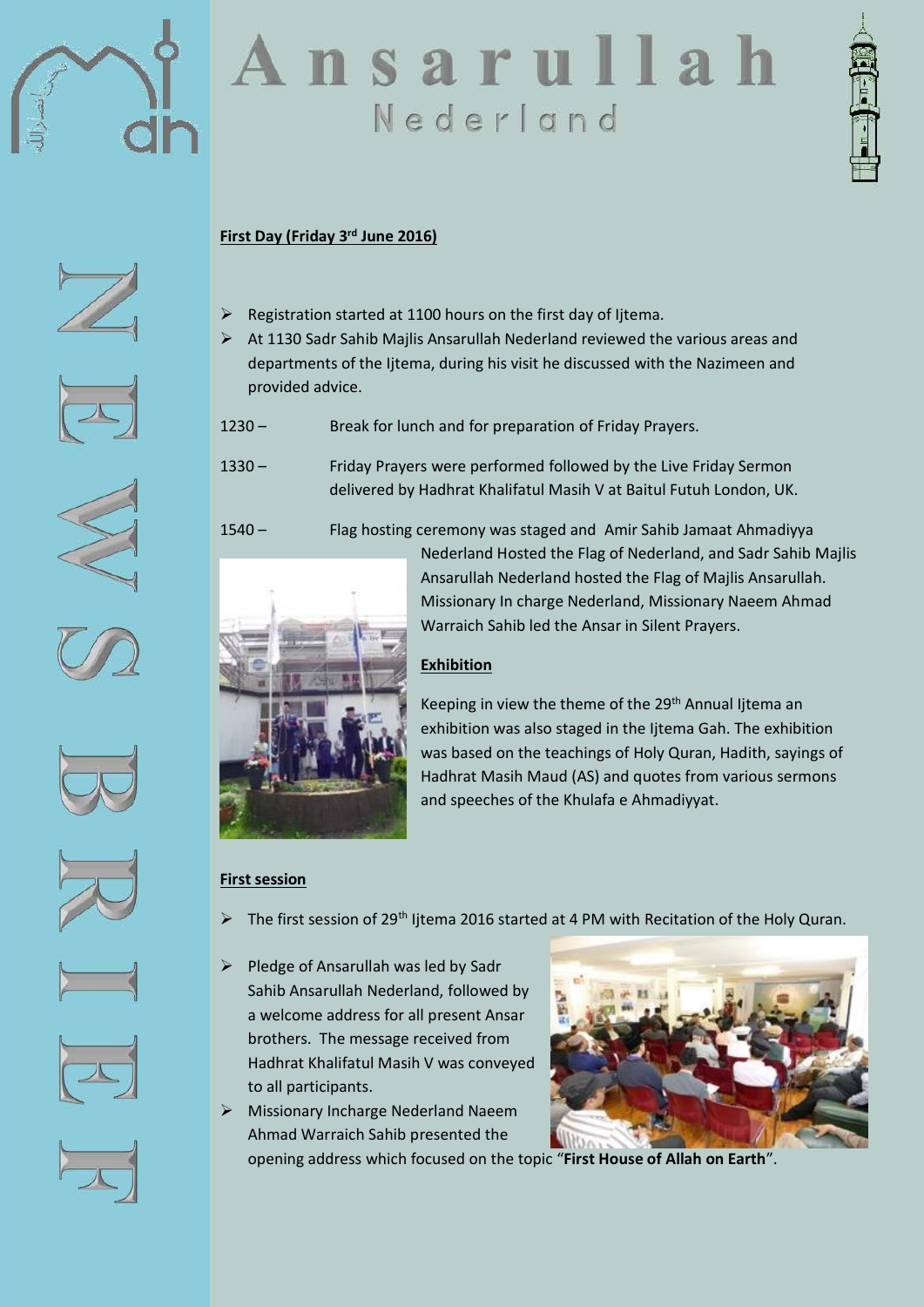



- 1700 First round of sports competition including table tennis (single and double) and Musical chairs, were held, these competitions took place in the premises of Bait – un – Noer Mosque.
- 1900 Break for Dinner.
- 2000 First term of Academic competition took place including competition for Recitation of the Holy Quran, and Poetry Recitals (Nazam).

After the successful completion of first day events, the day concluded with a meeting of Nazimeen, led by the Nazim-e Aala, and the program for the next day was organized.

# **Second Day (Saturday 4th June 2016)**

The second day of Ijtema started with Tahajud prayers followed by Fajr and Dars-e-Quran.

0900 – Breakfast was served for Ansar brothers.

1000 – At 1000 hours all Ansar brothers walked to a public sports ground near Bait

– un – Noer where competitions for cricket, football potato race and tug of war were scheduled. Zohar and Asr prayers were performed on return from sports and lunch served.























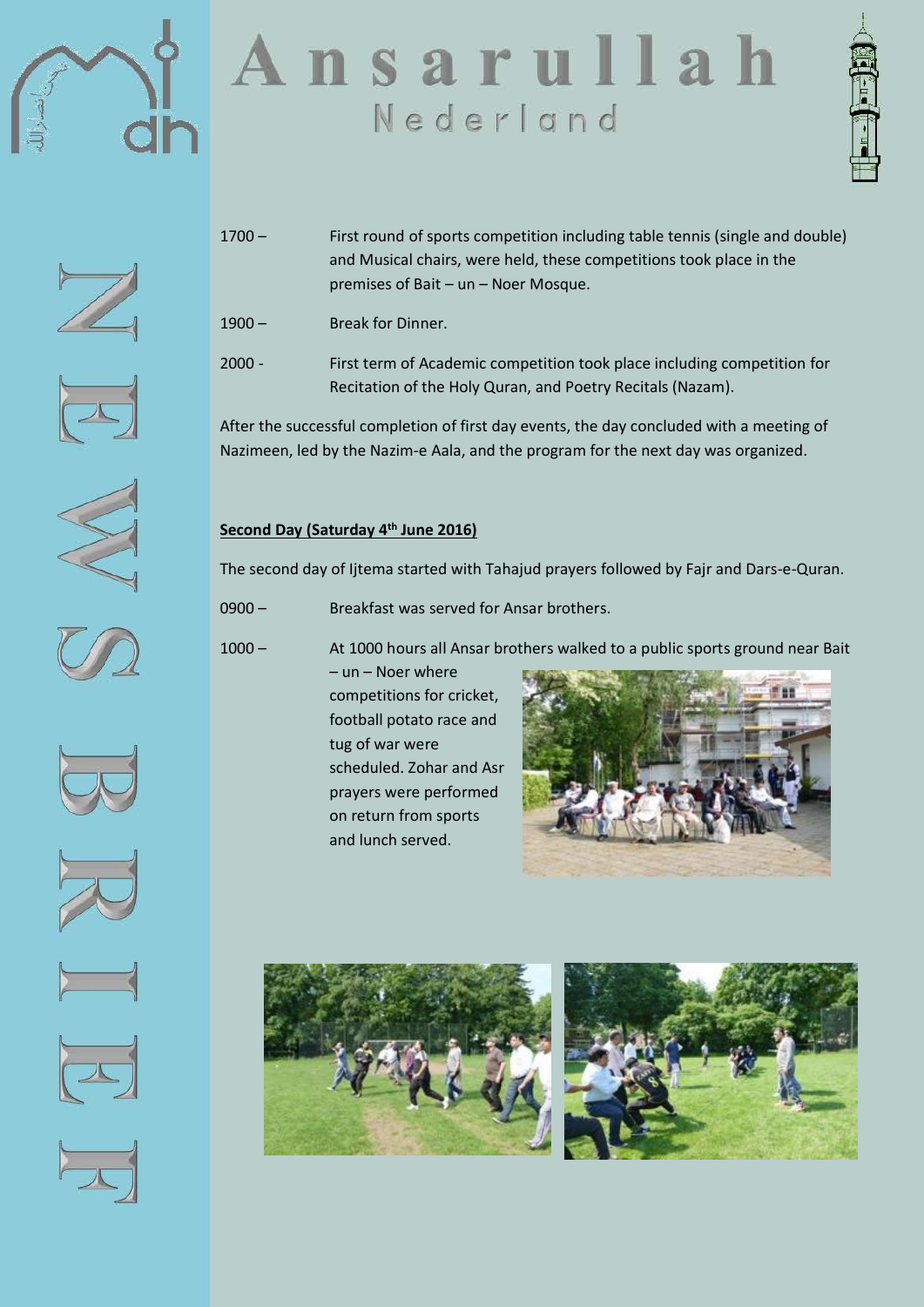



















#### 15:30 - **Workshops**

A workshop was organized on the theme of Ijtema. The topic was "**Building Mosques and Financial Sacrifice**". Missionary Hamid Karim Mahmud Sahib explained the history of building mosques in Europe, along with the special sacrifice of Lajna Imaillah in some of these historical mosques.

The second speech was delivered by Sadr Sahib Majlis Ansarullah Nederland and finally Daud Akmal Sahib discussed the topic of "Fund Rising "for Baitul Affiyat mosque and its importance.

## **Documentary**

In accordance with the theme of the Ijtema a documentary was compiled for the occasion entitled as "**Ahmadiyya Mosques Worldwide**".

#### **Tarbiyyat for Children Session**

An interactive presentation was conducted by Dr. Abdul Haq Compier sahib. In this interactive session, Abdul Haq sahib highlighted the issues related with growing up in a westernized society especially from an aspect of moral education of our children.

The second day concluded with an evening dinner, and prayers.